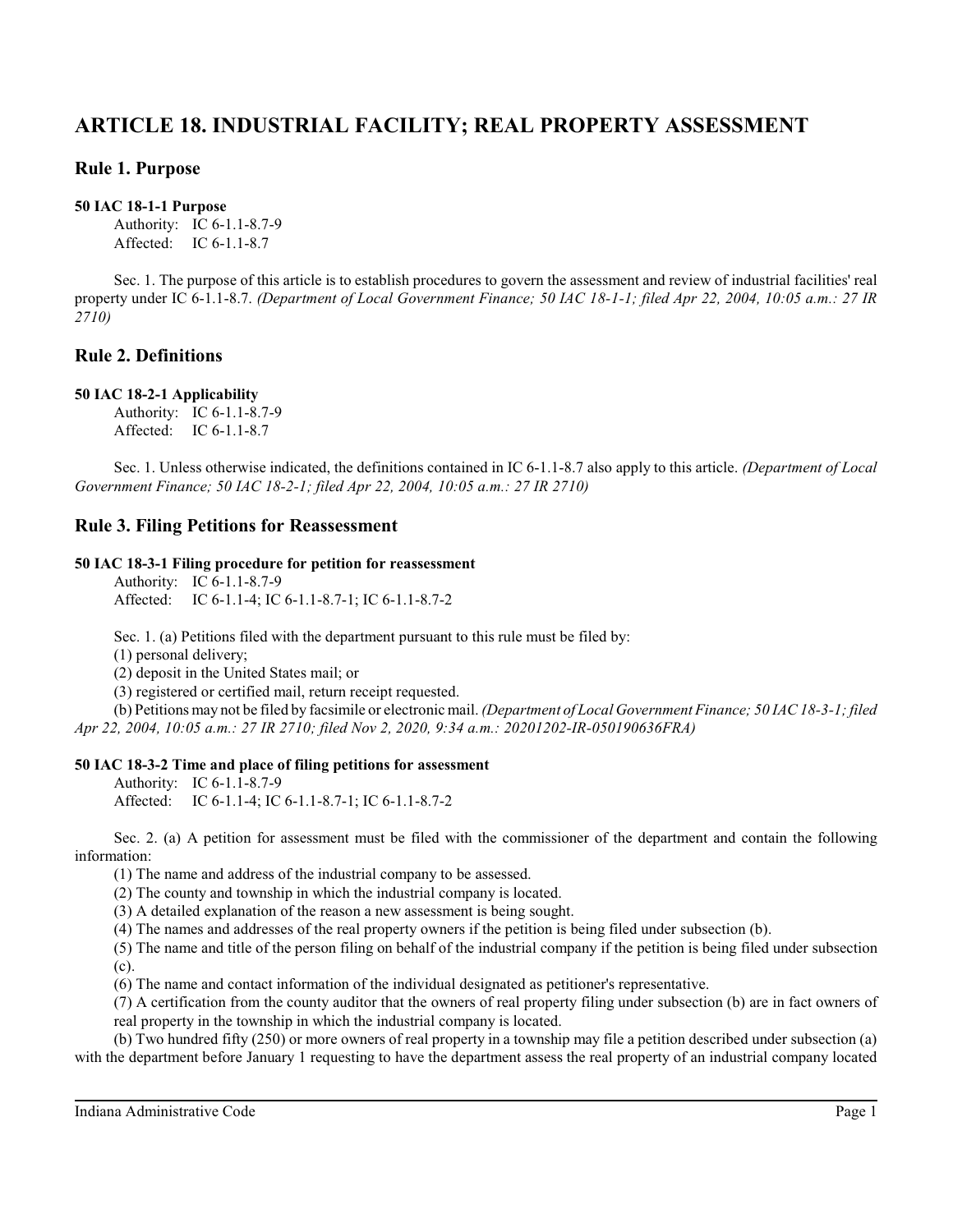in the township.

(c) Prior to submitting a petition to the department under subsection (b), the auditor of the county in which the industrial company is located shall certify the number of petitioners that are owners of real property within the township. The department shall forward a copy of the completed petition to the county auditor and the county assessor of the county in which the industrial company is located within fifteen (15) days of receiving the petition. The county assessor shall forward a copy of the petition to the township assessor who is responsible for the assessment of the industrial company.

(d) An industrial company as defined in IC 6-1.1-8.7-1 may file a petition under subsection (a) with the department requesting that the department assessthe real property of an industrial facilityowned or used by the company. *(Department of Local Government Finance; 50 IAC 18-3-2; filed Apr 22, 2004, 10:05 a.m.: 27 IR 2710; filed Nov 2, 2020, 9:34 a.m.: 20201202-IR-050190636FRA)*

### **Rule 4. Reassessment of Industrial Company Real Property**

#### **50 IAC 18-4-1 Review by the department**

Authority: IC 6-1.1-8.7-9 Affected: IC 6-1.1-8.7-5; IC 6-1.1-30-13

Sec. 1. (a) The department shall review all petitions filed under 50 IAC 18-3-2 to determine the completeness and accuracy of the petition. If the department determines that the petition is for any reason incomplete or inaccurate, the petitioner will be afforded an additional thirty (30) days to amend the petition and resubmit it to the department for review.

(b) Upon receipt of a properly filed petition, the department shall make an initial determination and choose to:

(1) grant the petitioner's request and assess the real property of an industrial facility; or

(2) deny the petitioner's request to assess the real property of the industrial facility.

The department will provide a copy of its initial determination to the petitioner's representative, the county assessor, the county auditor, the industrial company, and the township assessor who assessed the industrial facility's property. *(Department of Local Government Finance; 50 IAC 18-4-1; filed Apr 22, 2004, 10:05 a.m.: 27 IR 2711)*

#### **50 IAC 18-4-2 Assessment by the department**

Authority: IC 6-1.1-8.7-9 Affected: IC 6-1.1-8.7-5; IC 6-1.1-30-13

Sec. 2. If the department chooses to assess the real property of an industrial company under section  $1(b)(1)$  of this rule, the department will determine the true tax value of the property under 50 IAC 2.3-1-1(d). *(Department of Local Government Finance; 50 IAC 18-4-2; filed Apr 22, 2004, 10:05 a.m.: 27 IR 2711)*

#### **50 IAC 18-4-3 Review procedure**

Authority: IC 6-1.1-8.7-9 Affected: IC 6-1.1-8.7-5; IC 6-1.1-30-13

Sec. 3. (a) If the department chooses to assess the real property of an industrial company under section  $1(b)(1)$  of this rule, the department may schedule an on-site inspection of the company's industrial facility. The department shall provide notice to the owner of the industrial company of the department's intention to enter and inspect the property for assessment purposes not less than thirty (30) days before making a physical inspection of the property.

(b) The department may request that the industrial company, the township assessor (if any), and the county assessor make available all information necessary or proper to determine the true tax value. If the industrial company, the township assessor (if any), or the county assessor fail or refuse to provide the information requested, the department may take necessary actions under IC 6-1.1- 30-13. *(Department of Local Government Finance; 50 IAC 18-4-3; filed Apr 22, 2004, 10:05 a.m.: 27 IR 2711; filed Nov 2, 2020, 9:34 a.m.: 20201202-IR-050190636FRA)*

# **Rule 5. Certification of Values; Appeal and Review**